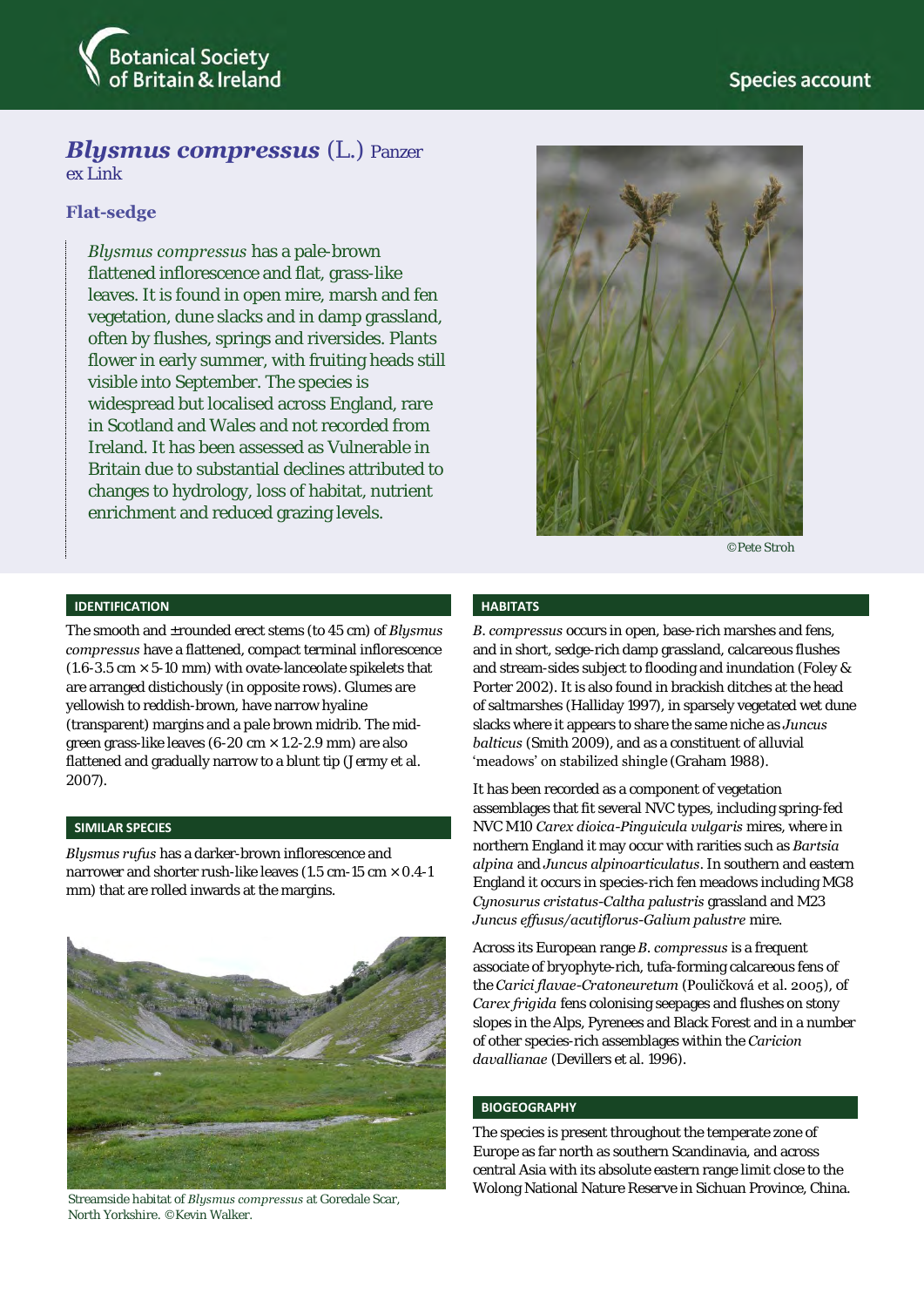# *Blysmus compressus* (L.) Panzer ex Link

In Britain it is a widespread but localised species, often in lowland habitats and with a recorded altitudinal limit of 490m in County Durham. Core populations are found in the north and west of England where it is largely confined to the margins of rivers, streams, flushes and springs on base-rich rocks. Substantial declines have been recorded from southern and lowland areas of England, although large populations still persist along the River Kennet and the Thames. Historical losses in Wales mean that it is now confined to perhaps a single population at Henallt Common, Breconshire. It is a rare and declining plant in Scotland, only found south of the Central belt, with the bulk of populations located in border counties. The species has not been recorded from Ireland.

*B. compressus* is considered threatened in several countries in addition to Britain, including the Czech Republic, Croatia and Finland, although it is assessed as of 'Least Concern' in Europe as a whole.

# **ECOLOGY**

A rhizomatous perennial flowering from June to July. The flowers are hermaphrodite and wind-pollinated with fruiting continuing into September. Little is known about its seed or reproductive biology, although studies in Flanders (Decleer 2008) recorded *B. compressus* on restored dune slacks following scrub clearance, and suggested that plants colonised from a long-lived seed bank. However, as the authors did not record *B. compressus* as a germinant in seed bank studies prior to restoration, it is also possible that propagules may have established via long-distance dispersal.



Distribution of *Blysmus compressus* in Great Britain and Ireland.

*B. compressus* flowers have long (3-6) barbed perianth bristles surrounding the nut (Pignotti & Mariotti 2004) that assist attachment to mammals or birds. The species has been recorded in several epizoochorous (externally) and endozoochorous (internally) dispersal studies (e.g. Leck & Schutz 2005).

*B. compressus* is a poor competitor (Hill et al. 2004) but is tolerant of frequent anoxia within the root zone when soils are waterlogged or compacted. Such conditions often happen as a result of livestock poaching or trampling, leading to a temporal deterioration of localised soil-water capacity. Tolerating oxygen deficiency in the soil can give a competitive advantage to such 'uncompetitive' species (Muller 2002), especially when excess biomass has been removed via livestock grazing.

The species appears to favour transitional habitats (Westhoff & van Leeuwan 1962), and almost always occurs where there is some movement of base-rich groundwater, even in acid *Sphagnum* bogs where springs ensure a constant supply of base-richness (*e.g*. chalybeate springs in the New Forest; Brewis *et al*. 1996). The extent to which populations in southern England have declined in response to changes in historical grazing regimes, hydrology and/or because of increased eutrophication requires further investigation.

## **THREATS**

*B. compressus* occupies an ecological niche that is vulnerable to several threats. Long-term alterations to hydrology, nutrient enrichment (e.g. via agricultural run-off), the loss of unimproved grassland by ploughing, development or herbicide application, and changes to or the cessation of traditional grazing regimes and subsequent encroachment of rank vegetation have all been attributed to the steep decline of this species in Britain (Foley & Porter 2002; Smith 2009).

#### **MANAGEMENT**

Outcompeted by tall, rank vegetation, management should therefore attempt to maintain an open, short sward through either an extensive grazing regime or by annual mowing and the removal of arisings. Periodic removal of encroaching scrub may be necessary. The light trampling of informal footpaths that support *B. compressus* should not be discouraged (unless there is a detrimental impact to other threatened species in the vicinity), as although this practice can modify soil structure, it may also promote conditions in which *B. compressus* has an advantage. A dynamic hydrological regime should be maintained, and best practice should be implemented to ensure a reduction at source of the eutrophication of water bodies and riverine habitat.

## **REFERENCES**

Brewis, A, Bowman, P, Rose, F. 1996. *The Flora of Hampshire*. Harley Books and Hampshire and Isle of Wight Wildlife Trust, Colchester.